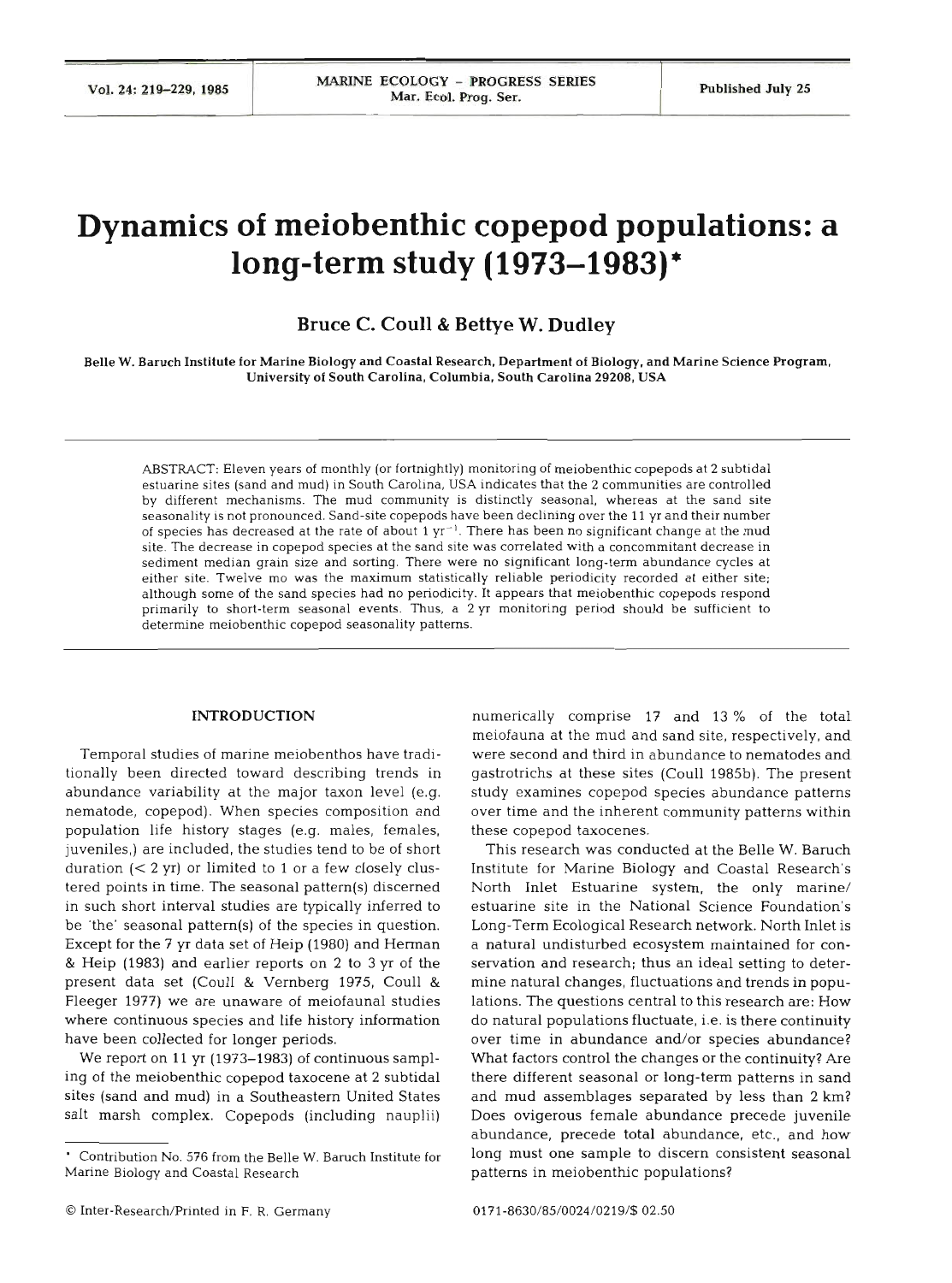## **METHODS AND MATERIALS**

*Field and laboratory.* Details of meiofauna sampling/ extraction and collection of the associated physical data are presented in Coull (1985b); we will not reiterate them here. Suffice it to say that sampling, with 2, 3 or 4 replicates on each sampling date, was performed in standard meiofaunal fashion. Samples were taken monthly 1973-80 and fortnightly 1981-83. Mud sample extraction was by Ludox centrifugation (deJonge & Boumann 1977); sand sample extraction by shakingdecantation (Wieser 1960).

Each copepod was removed identified to species, sexed, assessed as to status of eggs and defined as a juvenile or an adult. Prior to October 1975 all copepods from each of 4 replicates were placed in the same container to await identification. Thus between replicate variance could not be calculated for species data prior to that date. Starting October 1975 species were identified by replicate. All copepod data are presented as number  $10 \text{ cm}^{-2}$  following the admonishment of Hicks & Coull (1983, p. 83) to avoid percentage data.

*Data analyses.* All data have been stored on the University of South Carolina's IBM 3801 computer as SAS (SAS Institute, 1982) data sets. Autoregression analysis was used to determine whether the abundance of an individual species was increasing or decreasing through time. Autoregression was used because, as with most time series data, sampling dates were autocorrelated and the error term was not independent across time. Other statistical analyses are as outlined in Coull (1985b).

## **RESULTS**

Details of the physical factors are provided in Coull (1985b). Briefly, temperature and salinity varied seasonally at both sites with maximum temperatures in August and minimum salinities in late winter/early spring (see Coull 1985b, Fig. 2). Neither temperature nor salinity was significantly different among years. At the mud site sediment, median grain size (mgs) ranged from 29 to 63  $\mu$ m; sorting coefficient (S<sub>o</sub>) from 0.95 to 2.50 ( $\bar{x}$  = 1.46) and percent silt-clay (% SC) from 59 to 69 %. There were no significant between year differences in any of these 3 parameters at the mud site. At the sand site, however, both median grain size and sorting coefficient decreased significantly (ANOVA,  $p = 0.001$  and  $p = 0.0002$  respectively) between the period 1973-79 and 1983. Median grain size decreased by  $\sim$  93  $\mu$ m and sorting coefficient by 0.22 units. See Coull (1985b) for details.

Seventy-three copepod species were identified from

the 2 sites over the 11 yr; 47 at the mud site and 56 at the sand site (Tables 1 & 2). The mean number of copepod species per sampling date ranged from 2 to 15 at the mud site and 1 to 16 at the sand site. The mean number of species during the entire 11 yr was 6.9 at the mud site and 5.7 at the sand site. There was no significant difference between months in the number of species at either site (1-way ANOVA: mud,  $df = 11$ ,  $F = 1.21$ ,  $p = 0.24$ ; sand, df = 11,  $F = 1.79$ ,  $p = 0.06$ ) nor was there any significant difference between years at the mud site (df = 10, F = 1.55, p = 0.12). There was a significant difference between years in the number of species (df = 10, F = 3.64,  $p \le 0.0001$ ) at the sand site. Scheffe multiple comparisons indicate that there were significantly fewer species in 1981 and 1983 than in all other years at the sand site. Fig. 1 illustrates the yearly number of species at the sand site and their substantial decline over the study period.

The 6 most abundant species at each site were chosen for more detailed analysis. At the mud site these species comprised 88.5 % of all copepods collected (Table l) and at the sand site made up 84.4 % (Table 2).

We have plotted the mean abundance of total individuals, females, ovigerous females, and copepodites for *Leptastacus macronyx,* at the sand site for each sampling (Fig. **2)** and in Fig. 3 we have plotted similar data for *Halicyclops coulli* from the mud site. We selected these species to plot the 'every-point' data because L. *macronyx* is the dominant sand site species (Table **2)** and demonstrates a pattern of long-term decline common to all the interstitial species at the sand site. H. *coulli* was chosen because it is a species with 1 repeatable abundance peak per year (Fig. **3).**  Similar plots for the other 5 most abundant species at each site, while providing the mean  $\pm$  SE for each sampling when replicates were maintained, are 'busy' and difficult to interpret. Thus, we have plotted the monthly means (i.e. the means of 11 January's, 11 February's, etc.) and the yearly means (i.e. mean for 1973, 1974, etc.) for the other 5 species at each site. In these plots (Fig. 4 & S), only the total copepods values are plotted. Life history stages were not included because in every case the abundance patterns of the life history stages (females, ovigerous females, copepodites) were coincident in time with the 'total' abundance patterns. A, *priori* we expected time to be offset, e.g. first a peak (or lull) in ovigerous females, then copepodites, then totals but this was not the case when the every-point data for each category were overlain.

Each of the 6 most abundant species at the mud site (Fig. 3 & **4)** varied seasonally (Months 1 to 3 = winter, Months 4 to  $6 =$  spring, Months 7 to  $9 =$  summer, Months 10 to  $12 =$  autumn; 1-way ANOVA: season/ abundance, p *5* 0.0001 for all 6 species), Scheffe com-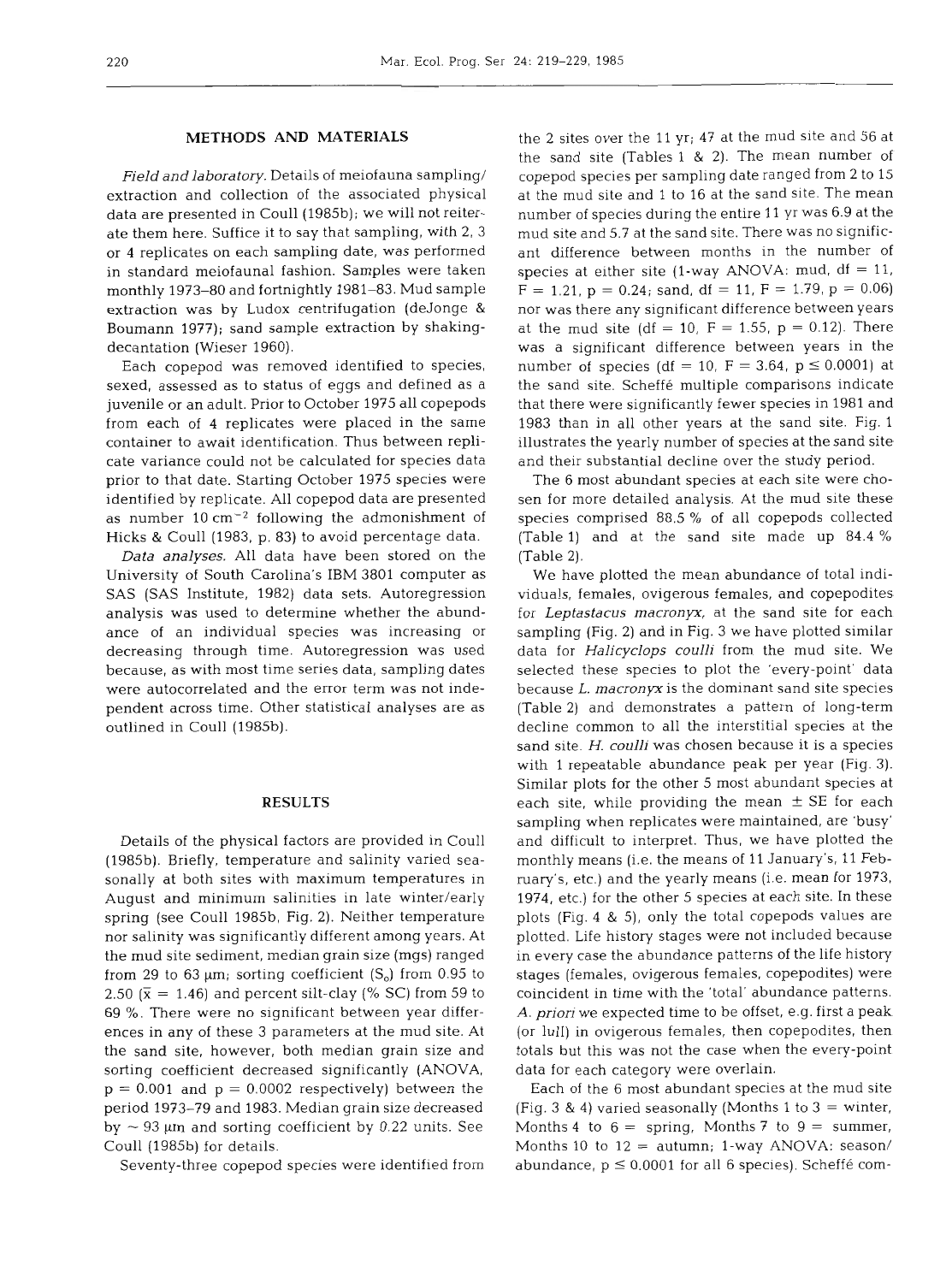*Table* 1. *Eleven yr (Jan* 1973 *to Dec* 1983) *mean abundance of each copepod species collected at the mud site. Summary statistics are not provided for species which had a mean* 11-yr *total abundance of* ~0.1 *ind* 10 *cm-2. All values (columns)* - *except for* % *abundance, SD of mean and ratio females/males* - *given as mean abundance* 10

| Species                           | $%$ of<br>Total<br>copepods | Mean<br>abun-<br>dance | Range                   | SD<br>of<br>Mean | ΥQ   | Ovigerous<br>ΥŶ | Cope-<br>podites | Ratio<br>female/<br>males |
|-----------------------------------|-----------------------------|------------------------|-------------------------|------------------|------|-----------------|------------------|---------------------------|
| Pseudobradya pulchella Sars       | 18.0                        | 23.2                   | $0 - 406$               | 48.9             | 9.4  | 2.6             | 10.9             | 3.2                       |
| Microarthridion littorale (Poppe) | 17.9                        | 23.0                   | $0 - 258$               | 30.9             | 10.4 | 3.7             | 8.7              | 2.7                       |
| Halicyclops coulli Herbst         | 16.2                        | 20.8                   | $0 - 379$               | 34.6             | 10.0 | 3.1             | 6.6              | 2.4                       |
| Enhydrosoma propinquum (Brady)    | 12.9                        | 16.7                   | $0 - 195$               | 27.2             | 9.0  | 3.3             | 3.0              | 1.9                       |
| Paronychocamptus wilsoni (Coull)  | 12.9                        | 16.7                   | $0 - 406$               | 38.1             | 7.8  | 3.7             | 5.5              | 2.4                       |
| Halectinosoma winonae Coull       | 10.6                        | 13.8                   | $0 - 244$               | 28.6             | 6.5  | 0.8             | 6.4              | 6.8                       |
| Scottolana canadensis (Wilson)    | 3.4                         | 4.4                    | $0 - 97$                | 12.7             | 1.7  | 0.4             | 1.5              | 1.4                       |
| Enhydrosoma baruchi Coul          | 1.9                         | 2.5                    | $0 - 44$                | 5.1              | 1.7  | 0.2             | 0.4              | 4.0                       |
| Zausodes arenicolus Wilson        | 0.9                         | 1.2                    | 28<br>$0 -$             | 3.2              | 0.8  | 0.01            | 0.2              | 4.4                       |
| Halectinosoma sp. 2               | 0.9                         | 1.2                    | $0 - 38$                | 4.3              | 0.5  | 0.8             | 0.6              | 7.6                       |
| Diarthrodes aegidius (Brian)      | 0.8                         | 1.1                    | $0 - 62$                | 4.6              | 0.6  | 0.02            | 0.3              | 2.8                       |
| Cyclopoid sp. 2                   | 0.7                         | 0.9                    | $0 - 120$               | 6.6              | 0.5  | 0.1             | 0.2              | 4.9                       |
| Nannopus palustris Brady          | 0.5                         | 0.6                    | $0 - 13$                | 1.5              | 0.4  | 0.04            | 0.1              | 4.8                       |
| Harpacticus sp.                   | 0.3                         | 0.4                    | $0 - 56$                | 3.3              | 0.1  | 0.02            | 0.09             | 0.8                       |
| Cyclopoid sp. 3                   | 0.2                         | 0.3                    | $\overline{f}$<br>$0 -$ | 1.0              | 0.2  | 0.03            | 0.04             | 6.4                       |
| Clymenestra rostrata (Brady)      | 0.2                         | 0.2                    | 5<br>$0-$               | 2.1              | 0.1  | 0.01            | 0.08             | 4.6                       |
| Stenhelia (D) bifidia Coull       | 0.2                         | 0.2                    | $\overline{2}$<br>$0-$  | 0.1              | 0.1  | 0.01            | 0.04             | 18.5                      |
| Mesochra pygmaea (Claus)          | 0.2                         | 0.2                    | 13<br>$0 -$             | 0.9              | 0.1  | 0.01            | 0.02             | 2.7                       |
| Longipedia americana Wells        | 0.1                         | 0.1                    | 11<br>$0-$              | 0.8              | 0.05 | 0               | 0                | 6.2                       |
| Ameira sp.                        | 0.1                         | 0.1                    | 6<br>$0-$               | 0.6              | 0.09 | 0.05            | 0                | 3.4                       |
| Nitocra affinis Gurney            | 0.1                         | 0.1                    | 17<br>$0-$              | 1.1              | 0.09 | 0               | 0.02             | 5.4                       |
| Thompsonula hyaenae (Thompson)    | 0.1                         | 0.1                    | 11<br>$0-$              | 0.8              | 0.09 | 0.01            | 0.01             | 8.5                       |

All following species had mean abundances of  $<$  0.1 ind 10  $cm^{-2}$ 

*Metis holothuriae (Edwards) Nitocra sp. Eutepina acutifrons (Dana) Laophonte cornuta (Philippi) Stenhelia (D). sp. Laophontidae sp. Heteropsyllus nunni Coull Tegastes sp. T~yphoerna sp. Quinquelaophonte capillata (Wilson) Stenhelia (D) normani Monard Rhizothrix sp. Leptocaris mangalis Por Amphiascopsis cinctus (Claus) Phyllodopsyllus sp.* <br> *Cnychocamptus sp. Robertsonia propinguum (Scott) Leptastacus macronyx (Scott) Tisbe* sp. *Diagoniceps bocki* Lang

*Cletoididae sp. Amphiascus sp. Altheutha sp. Onychocamptus sp. Robertsonia propinquum (Scott) Leptastacus macronyx (Scott)* 



Fig. 1. Number of copepod species at <sup>2</sup> sand site over the 11 yr. Note decrease in *number of species* **<sup>o</sup>**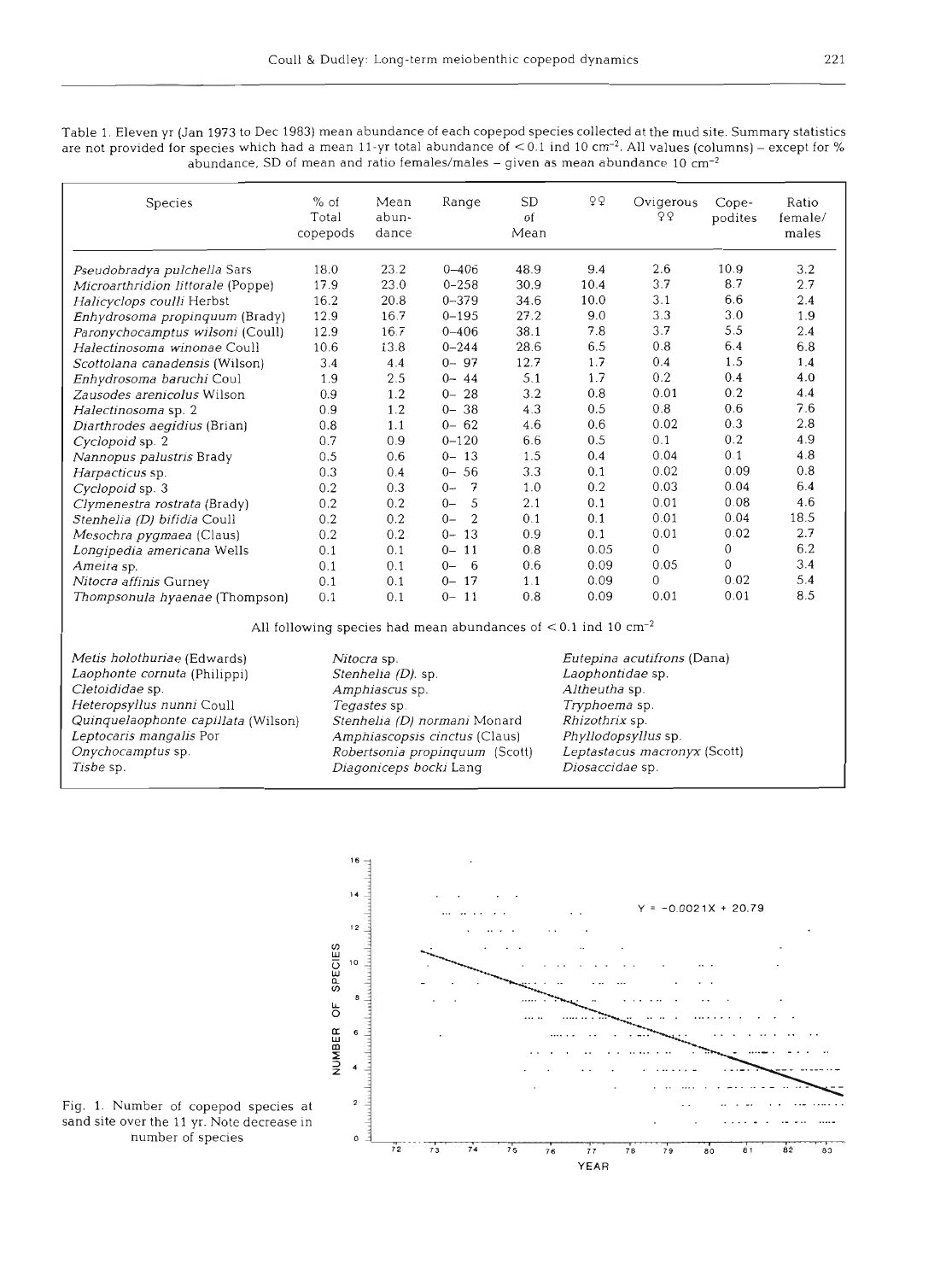*Table* 2. *Eleven* yr *(Jan* 1973 *to Dec* 1983) *mean abundance of each copepod species collected at the sand site. Summary statistics are not provided for species which had a mean 11-yr total abundance of* < 0.1 ind 10 *cm-2.* All *values (columns) -except for* % *abundance, SD of mean, and female/male ratio* - *are given as mean abundance* 10

| Species                                 | $%$ of<br>Total<br>copepods                                                  | Mean<br>abun-<br>dance | Range                    | SD<br>of<br>mean | ΟQ   | Ovige-<br>rous 99              | Copepo-<br>dites | Ratio<br>female/<br>males |
|-----------------------------------------|------------------------------------------------------------------------------|------------------------|--------------------------|------------------|------|--------------------------------|------------------|---------------------------|
| Leptastacus macronyx (Scott)            | 39.9                                                                         | 43.9                   | $0 - 699$                | 86.1             | 22.4 | 6.3                            | 5.9              | 1.4                       |
| Thompsonula hyaenae (Thompson)          | 13.9                                                                         | 15.4                   | $0 - 991$                | 57.3             | 5.0  | 1.4                            | 6.3              | 1.2                       |
| Kliopsyllus constrictus (Nicholls)      | 9.6                                                                          | 10.6                   | $0 - 359$                | 29.8             | 5.9  | 1.8                            | 1.0              | 1.6                       |
| Arenostella spinicauda Wilson           | 8.7                                                                          | 9.6                    | $0 - 220$                | 20.6             | 7.4  | 2.0                            | 1.1              | 7.2                       |
| Apodopsyllus unguiformis Coull & Hogue  | 8.7                                                                          | 8.4                    | $0 - 410$                | 27.9             | 4.2  | 0.8                            | 1.1              | 1.3                       |
| Halectinosoma winonae Coull             | 4.7                                                                          | 5.1                    | $0 - 105$                | 11.6             | 3.7  | 0.6                            | 0.01             | 4.6                       |
| Protosammotopa wilsoni (Wells)          | 3.4                                                                          | 3.7                    | $0 - 90$                 | 7.8              | 1.5  | 0.7                            | 0.9              | 1.1                       |
| Ameira parvula (Claus)                  | 2.9                                                                          | 3.2                    | $0 - 257$                | 16.4             | 1.7  | 0.5                            | 0.4              | 1.5                       |
| Hastigerella leptoderma (Klie)          | 2.6                                                                          | 2.9                    | $0 - 140$                | 10.6             | 2.2  | 0.3                            | 0.3              | 5.7                       |
| Zausodes arenicolus Wilson              | 1.3                                                                          | 1.4                    | $0 - 60$                 | 5.2              | 0.7  | 0.01                           | 0.2              | 1.6                       |
| Heteropsyllus nunni Coull               | 1.1                                                                          | 1.2                    | $0 - 47$                 | 4.3              | 0.6  | 0.2                            | 0.2              | 1.6                       |
| Paronychocamptus wilsoni (Coull)        | 0.8                                                                          | 0.8                    | $0 - 21$                 | 3.2              | 0.5  | 0.2                            | 0.1              | 2.5                       |
| Pseudobradya pulchella Sars             | 0.7                                                                          | 0.8                    | $0 - 79$                 | 4.8              | 0.5  | 0.03                           | 0.2              | 1.9                       |
| Laophonte cornuta Philippi              | 0.3                                                                          | 0.3                    | $0 - 15$                 | 1.3              | 0.2  | 0.03                           | 0.03             | 6.4                       |
| Arenopontia arenardia (Pennak)          | 0.3                                                                          | 0.3                    | $0 -$<br>8               | 1.2              | 0.2  | 0.04                           | 0.01             | 3.2                       |
| Halicyclops coulli Herbst               | 0.3                                                                          | 0.3                    | $0 - 14$                 | 1.6              | 0.2  | 0.02                           | 0.01             | 5.8                       |
| Mesochra pygmaea (Claus)                | 0.2                                                                          | 0.2                    | 17<br>$0-$               | 1.3              | 0.1  | 0.02                           | 0.02             | 3.6                       |
| Diathrodes aegidius (Brian)             | 0.1                                                                          | 0.1                    | 8<br>$0-$                | 0.7              | 0.1  | $\overline{0}$                 | 0.02             | 6.8                       |
| Enhydrosoma propinquum (Brady)          | 0.1                                                                          | 0.1                    | $()$ –<br>$\overline{1}$ | 0.8              | 0.05 | 0                              | 0.05             | 1.6                       |
| Harpacticus sp.                         | 0.1                                                                          | 0.1                    | $0 - 16$                 | 1.1              | 0.09 | 0.04                           | 0.01             | 4.9                       |
| <i>Rhizothrix gracilis</i> (Scott)      | 0.1                                                                          | 0.1                    | <sup>12</sup><br>$0-$    | 0.8              | 0.09 | 0.04                           | $\overline{0}$   | 4.9                       |
| Longipedia americana Wells              | 0.1                                                                          | 0.1                    | $0 - 12$                 | 0.8              | 0.08 | 0                              | 0.01             | 5.1                       |
| Microarthridion littorale (Poppe)       | 0.1                                                                          | 0.1                    | $0 - 12$                 | 0.7              | 0.03 | 0.02                           | 0.1              | 1.8                       |
| Leptopontia curvicaudata (Scott)        | 0.1                                                                          | 0.1                    | $\overline{7}$<br>$0 -$  | 0.6              | 0.09 | 0.03                           | $\overline{0}$   | 8.5                       |
| Rhizothrix sp.                          | 0.1                                                                          | 0.1                    | - 5<br>$0-$              | 0.6              | 0.07 | 0.03                           | 0.02             | $\mathbf{0}$              |
| Stenhelia (D) bifidia Coull             | 0.1                                                                          | 0.1                    | 17<br>$0-$               | 0.9              | 0.05 | $\Omega$                       | 0.01             | $\overline{0}$            |
| Stenocaris sp.                          | 0.1                                                                          | 0.1                    | $0 -$<br>$\overline{4}$  | 0.4              | 0.05 | 0.02                           | 0.01             | $\theta$                  |
| Cyclopoid sp.                           | 0.1                                                                          | 0.1                    | $0 - 14$                 | 0.8              | 0.06 | 0.04                           | $\mathbf{0}$     | $\mathbf{0}$              |
| Halectinosoma sp.                       | 0.1                                                                          | 0.1                    | $0 - 10$                 | 0.6              | 0.04 | 0.01                           | 0.01             | 2.6                       |
|                                         | All following species had mean abundances of $<$ 0.1 ind 10 cm <sup>-2</sup> |                        |                          |                  |      |                                |                  |                           |
| Enhydrosoma baruchi Coull               |                                                                              | Cletoididae sp.        |                          |                  |      | Robertsonia propinquum (Scott) |                  |                           |
| $T_{\text{max}}$ is a space of $\alpha$ |                                                                              |                        | Nannopus palustris Brady |                  |      | <i>Nitocra affinis</i> Gurney  |                  |                           |

*Tryphoema* sp. Nannopus palustris Brady *Scottolana canadensis (Wilson) Psyllocamptus sp. Amphiascopsis cinctus (Claus) Psyllocamptus sp. Paraleptastacus spinicaudia* (T & A Scott) Arenopontia subterranea Kunz *Onychocamptus sp.* Peltidium sp. *Diosaccidae sp. Normanella sp. Amphiascus sp. Metis holothuriae (Edwards)* Scottosyllus pararobertsonia Lang *Phyllopodopsyllus* sp. *Thalestridae* sp. *Paralaophonte congenera* (Sars) *Ameira sp. Leptastacus minutus Chappuis* 

Schizopera sp. Leptocaris mangalis Por Amphiascus sp. Stenhelia (D) sp.

parisons (Table **3)** demonstrated which seasons were different for each species.

At the sand site there were no significant seasonal changes in *Leptastacus macronyx* (l-way ANOVA: season/abundance, p = 0.636) or *Kliopsyllus constrictus* (p = *0.717)* (Fig. **2** & 5; Table **4).** The remaining 4 dominant species, *Thompsonula hyaenae, Apodopsyllus unguiformis, Halectinosoma winonae* and *Arenosetella spinicauda* were seasonal (Fig. 5; Table **4).** Note that H. *winonae* occurs among the

dominant species at both the sand and the mud site (Fig. 4 & 5), but reaches maximum abundance at different times of the year at each site, autumn in mud; summer in sand (Fig. 4 & 5; Tables 3 & 4).

One of the dominant species at the mud site *(Halicyclops coulli)* and **3** at the sand site *(Leptastacus*  Arenosetella *macronyx, Kliopsyllus constrictus, spinicauda)* declined significantly in abundance over the 11 yr. The autoregression slopes and significance for the 4 species are:  $H.$  *coulli* (slope =  $-0.050$ ;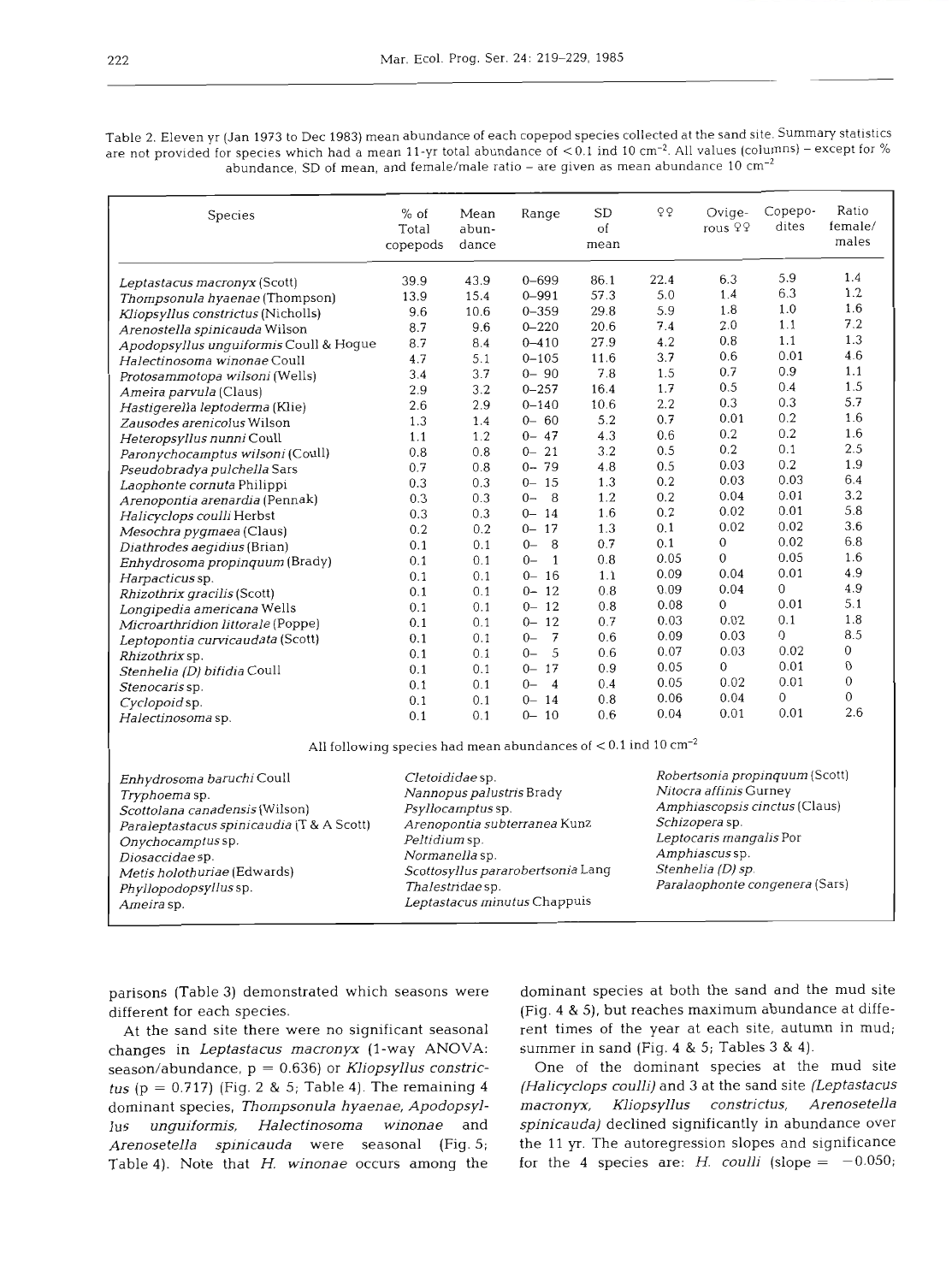$\frac{2}{1}$ 



400 **TOTAL** 300  $100$  $\overline{O}$ 200 FEMALES  $100$ z 50 10 CM  $\mathbf 0$ 60 **OVIQEROUS FEMALES** NUMBER 30  $15$ Ō.  $120$ **COPEPODITES 60n** r .  $30$ 0 **73 75 77 79 81 83 YEAR** 

Fig. 2. Leptastacus macronyx. Mean abundance  $(\pm$  SE) of total number, females, ovigerous females, and copepodites for each sampling time at sand site (Jan 1973 to Dec 1983). Year labels, e.g 72, 74, 76, are placed at yearly midpoints (1 Jul)

 $p = 0.013$ ; L. macronyx (slope = -0.047;  $p = 0.006$ ); *K. constrictus* (slope =  $-0.012$ ; p = 0.009) and *A*. spinicauda (slope =  $-0.067$ ; p  $\leq 0.001$ ). All 3 declining sand species are interstitial forms as they occupy the spaces between sand grains, whereas 2 of the 3 species that did not decline significantly **(T.** hyaenae and H. winonae) were epibenthic forms which occupy the sediment surface. Apodopsyllus unguiformis (no significant decline) is also an interstitial species.

Time series (spectral) analyses indicated no periodicity of greater than 1 yr in the abundance of the dominant and dwelling species (Fig. 6). Two of the 6 mud species (Pseudobradya pulchella and Halectinosoma winonae) also had cycles at 6 mo, as did the

Fig. 3. Halicyclops coulli. Mean abundance  $(\pm$  SE) of total number, females, ovigerous females, and copepodites for each sampling time at mud site (Jan 1973 to Dec 1983). Year labels, e.g. 73, 75, 77, are placed at yearly midpoints (1 Jul)

abundance of total copepods at the mud site (Coull 1985b).

At the sand site the spectral plots indicated that Apodopsyllus unguiformis and Halectinosoma winonae had major periodicities at **1** yr. The other 4 dominant species have spectral density maxima at varying periodicities: Leptastacus macronyx **(33** to 66 mo), Thornpsonula hyaenae (6, 12, 33, 66 mo), Kliopsyllus constrictus (6, 44 mo), Arenosetella spinicauda (6, 12, **33,** 44 mo) (Fig. 7). The data-set length is 132 mo and the coincidence of spectral density maxima at 66 mo **('/2** the wave length), 44 mo *('13* the wave length) or 33 mo (I/< the wave) suggested that these supposed 'long term' periodicities may have been harmonics of the total data set, i.e. an interaction between data-set length and analysis procedure. To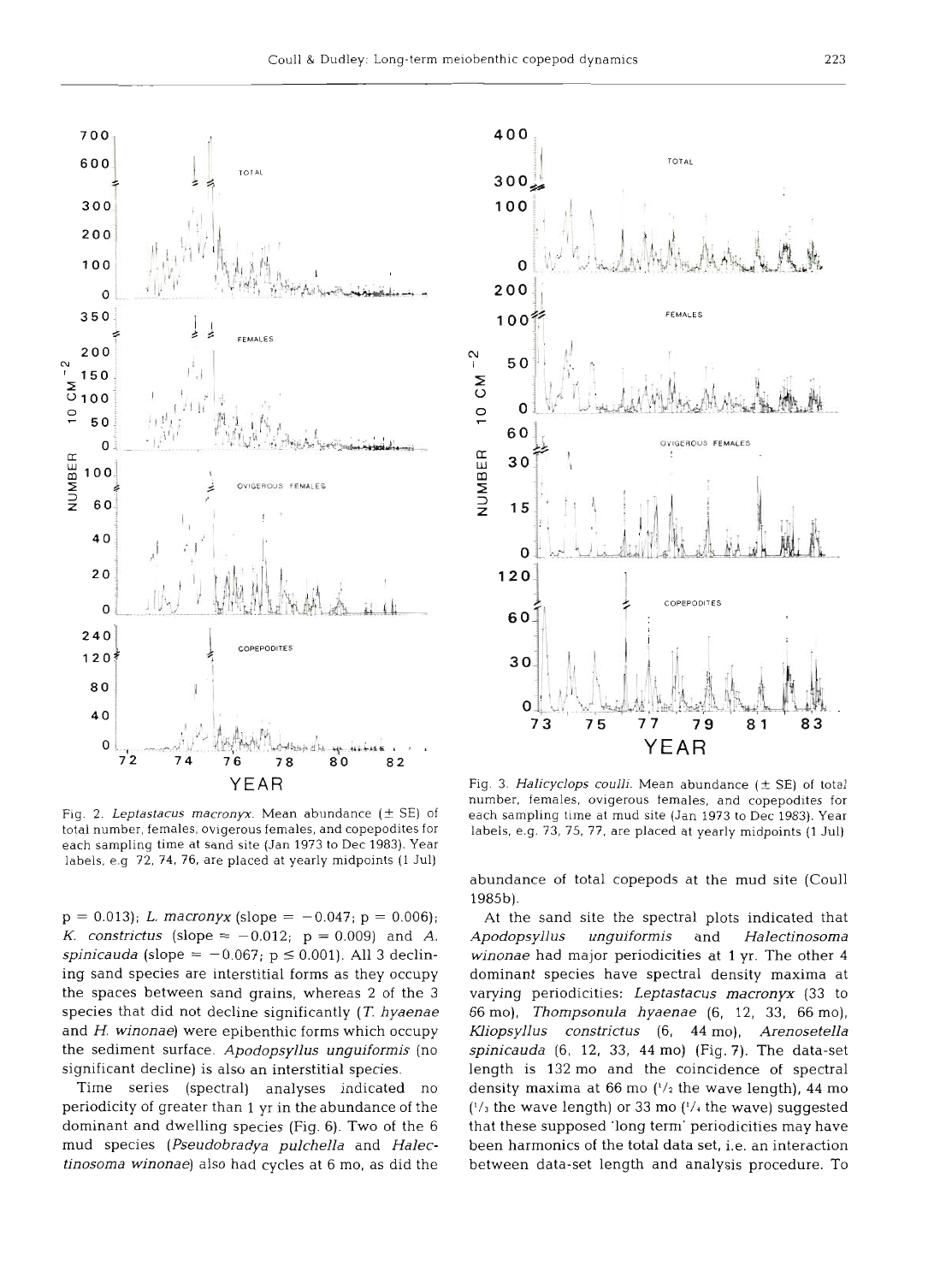

 $(\pm$  SE) of the other 5 most abundant copepod species at mud site. (B) Monthly mean abundances  $(\pm$  SE) of 5 species at mud site

test whether this was an artifact of record length, we ran 96 continuous mo (8 yr); 84 continuous mo (7 yr); and 72 continuous mo (6 yr) of individual abundance data to determine if the supposed 'long-term' cycles were real or a function of the total data-set length (a harmonic). Indeed, in all cases, spectral density maxima were obtained at the predicted harmonic interval, with only the 6 mo cycle persisting for *Arenosetella spinicauda* and *Thomsonula hyaenae.* All other peaks then were artifacts of the analysis and we could not discern any cycles longer than 1 yr. While we have already demonstrated the distinct seasonality within the mud species and relative lack of distinct seasonality in the sand dwellers (Fig. **2** to 5; Tables **3** & 4), spectral analysis allows a view of potential longer term periodicities; there appears to be little long-term periodicity at either site.

## DISCUSSION

#### Number **of** species

The number of species did not change seasonally or over the 11 yr at the mud site, but while there was no seasonal change at the sand site, the number of species decreased over the study period (Fig. 1). This decrease of approximately 1 species per year may well be due to the decreasing trend in total copepod abundance at the sand site concomittant with the lower median grain size and increased sediment sorting (Coull 1985a, b). The finer, better sorted sediments have apparently eliminated the interstitial habitat for *Leptastacus macronyx, Kliopsyllus constrictus, Arenosetella spinicauda*  and other less abundant species not discussed individually.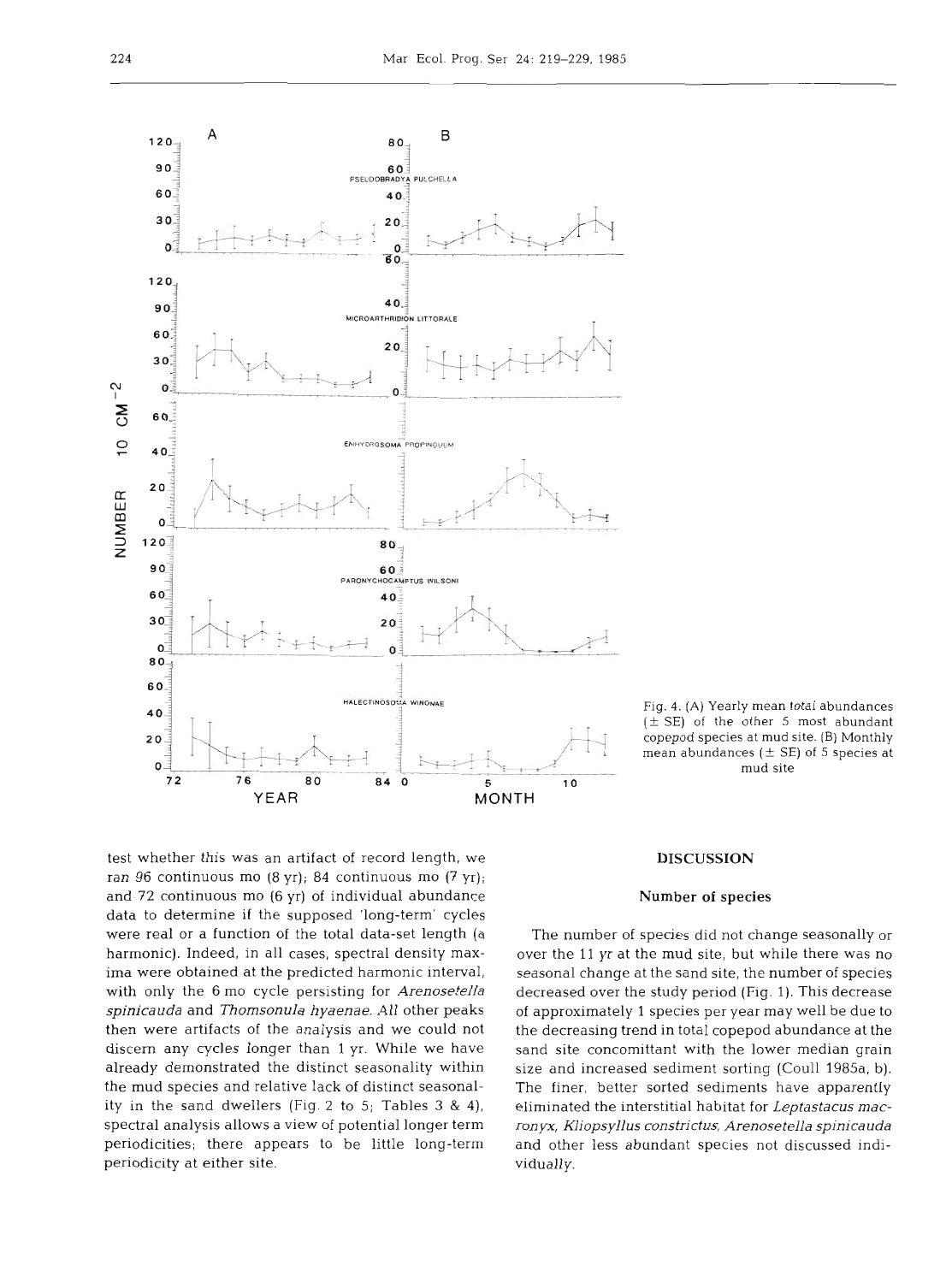

Fig. **5.** (A) Yearly mean total abundances  $(\pm S$ E) of the other 5 most abundant **10** copepod species at sand site. (B) Monthly mean abundances  $(\pm \text{ SE})$  of 5 species at sand site

Coull & Fleeger (1977), utilizing the first 3 yr (1973-75) of this present data set, concluded that the number of species did not change seasonally, or over a 3 yr period, at either site. However, they suggested that the mechanisms controlling diversity constancy were different, i.e. varied microhabitats  $(= spatial)$ heterogeneity) in sand and distinct seasonal suites of species (temporal separation) in mud. Since that time, decreased grain size and increased sorting  $(S_0 \sim 1)$ have apparently reduced the sand microhabitat heterogeneity and thus the diversity observed by Coull & Fleeger (1977). With no sedimentological or apparent physical changes at the mud site, the pattern persists and the seasonal switching of species suites continues to maintain constant species numbers.

## **Seasonal abundance**

Coull & Vernberg (1975) reported on seasonal abundance and reproductive patterns of the dominant species at both sites for 28 mo (Sep 1972 to Dec 1974). The thrust of their discussion was directed at whether the dominant species during the 2.3 yr period reproduced continuously or cyclically, as well as observation on the seasonal cycling of abundances. At the mud site the seasonal abundance patterns based on the full 11 yr are the same as reported by Coull & Vernberg for 2.3 yr, with the exception of *Pseudobradya pulchella.*  There have been some nomenclatural changes and additions of species since the Coull & Vernberg report; *Halectinosoma* sp. of Coull & Vernberg is now H.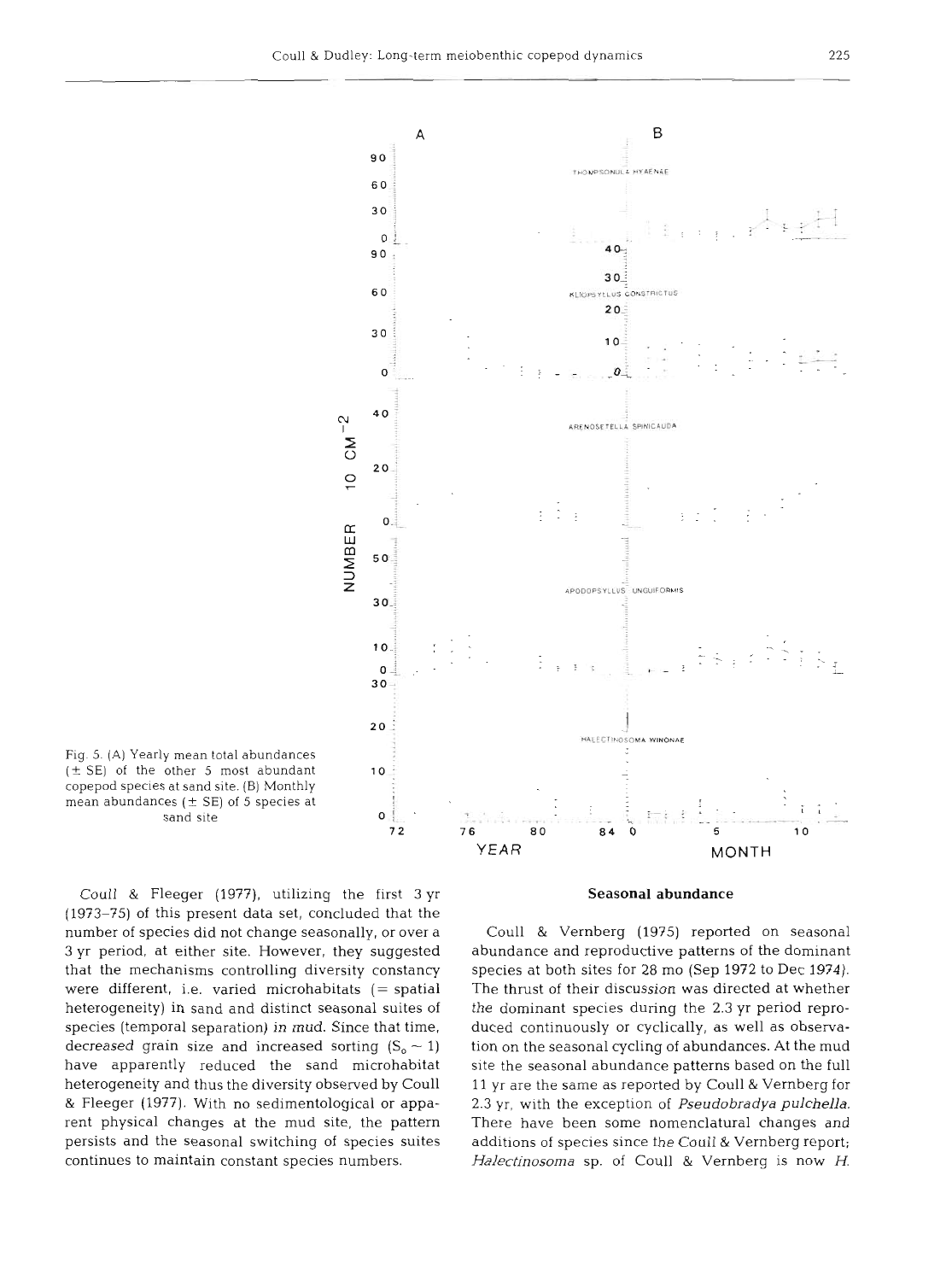Table **3.** Seasonal rank abundance of the 6 most abundant copepod species at the mud site. Seasons with common underlines are not significantly different in abundance (Scheffe multiple comparison method; experiment wise error rate p *S* 0.05). Seasons are W: winter; Sp: spring; Su: summer; **A:** autumn. The l-way **ANOVA,** comparing a species abundance and season, indicated there were significant differences between seasons ( $p \le 0.0001$  in every case)

Table 4. Seasonal rank abundance of the *6* most abundant copepod species at the sand site. Seasons with common underlines are not significantly different in abundance (Scheffe multiple comparison method; experiment wise error rate p *S* 0.05). Seasons are W: winter; Sp: spring; Su: summer; A: autumn. The **p** value next to the species name is the probability that there are differences between seasons (from the l-way ANOVA comparing abundance and season)

| Species                   | Season<br>(mean abundance<br>$10 \text{ cm}^{-2}$ for that season) |      |       |      |  |  |  |
|---------------------------|--------------------------------------------------------------------|------|-------|------|--|--|--|
| Pseudobradya pulchella    | Sp                                                                 | А    | w     | Su   |  |  |  |
|                           | (42)                                                               | (32) | (12)  | (7)  |  |  |  |
| Microarthridion littorale | А                                                                  | W    | Su    | Sp   |  |  |  |
|                           | (35)                                                               | (20) | (191) | (17) |  |  |  |
| Halicyclops coulli        | Su                                                                 | Sp   | Au    | W    |  |  |  |
|                           | (45)                                                               | (17) | (16)  | (5)  |  |  |  |
| Enhydrosoma propinquum    | Su                                                                 | Sp   | А     | w    |  |  |  |
|                           | (30)                                                               | (28) | (7)   | (4)  |  |  |  |
| Paronychocamptus wilsoni  | Sp                                                                 | W    | А     | Sц   |  |  |  |
|                           | (36)                                                               | (26) | (6)   | (1)  |  |  |  |
| Halectinosoma winonae     | А                                                                  | Sp   | W     | Sц   |  |  |  |
|                           | (35)                                                               | (7)  | (7)   | (4)  |  |  |  |

| Species $(p > F)$                            |                  |                      | Season<br>(mean abundance<br>$10 \text{ cm}^{-2}$ for that season) |           |            |  |  |
|----------------------------------------------|------------------|----------------------|--------------------------------------------------------------------|-----------|------------|--|--|
| Leptastacus macronyx                         | $(p = 0.636)$    | Su<br>(56)           | A<br>(45)                                                          | W<br>(36) | Sp<br>(29) |  |  |
| Thompsonula hyaenae                          | $(p \le 0.0001)$ | А<br>(23)            | Su<br>(18)                                                         | W<br>(10) | Sp<br>(4)  |  |  |
| Kliopsyllus constrictus                      | $(p = 0.7173)$   | $\mathsf{A}$<br>(13) | Su<br>(12)                                                         | W<br>(11) | Sp<br>(4)  |  |  |
| Arenostella spinicauda                       | $(p = 0.0031)$   | А<br>(15)            | W<br>(10)                                                          | Su<br>(5) | Sp<br>(4)  |  |  |
| Apodopsyllus unguiformis ( $p \leq 0.0001$ ) |                  | Su<br>(15)           | Sp<br>(12)                                                         | А<br>(6)  | W<br>(1)   |  |  |
| Halectinosoma winonae                        | $(p = 0.0004)$   | Su<br>(10)           | А<br>(4)                                                           | Sp<br>(3) | W<br>(1)   |  |  |

MUD SITE



Fig. 6. Spectra of the species abundance at mud site. ' Peaks that are significant (by Fishers  $G_{\text{crit}}$  statistic) and are not harmonics (see text)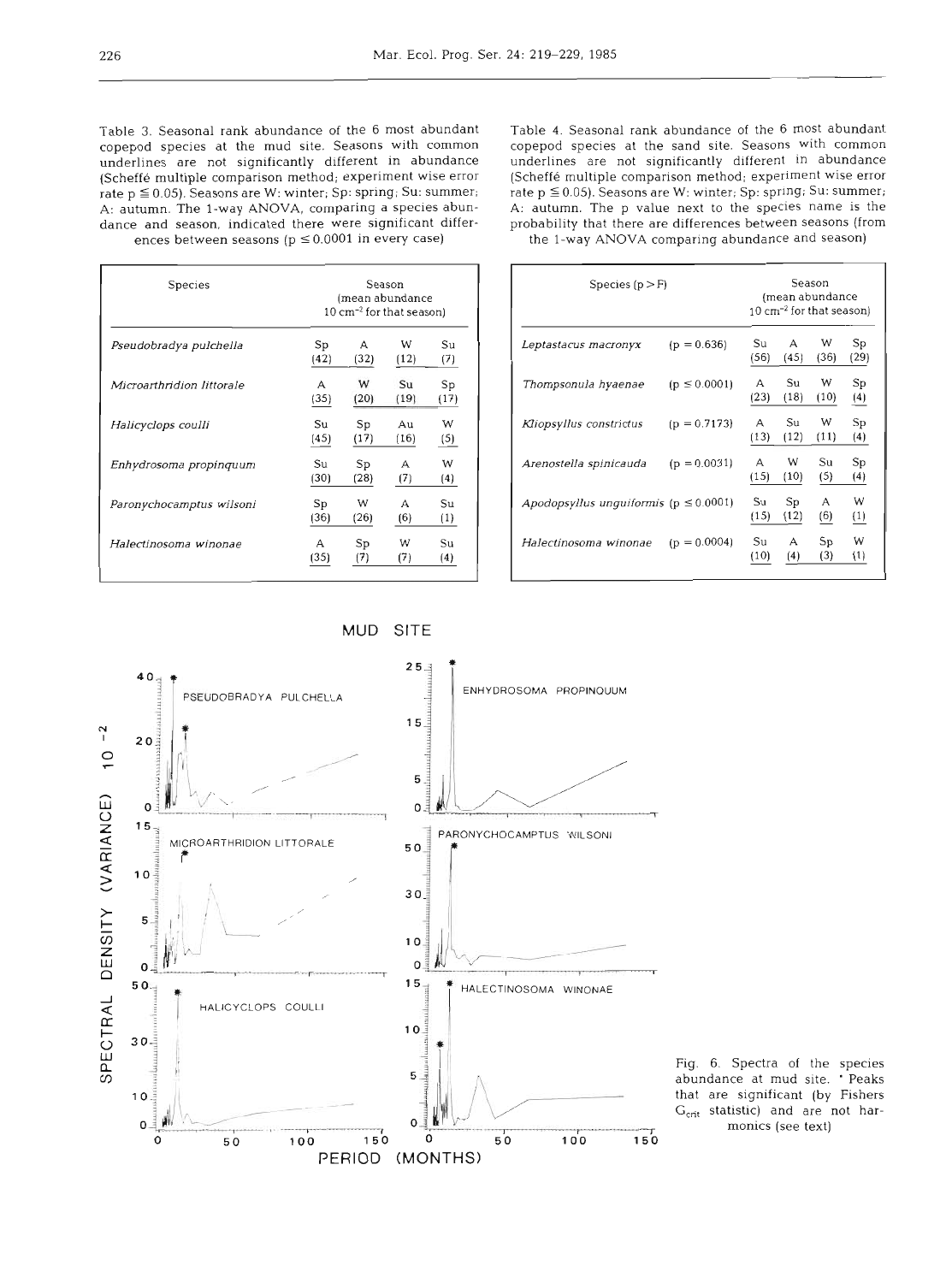

Fig. 7. Spectra of the species abundance at the sand s ' Peaks that are significant (by Fishers G<sub>cnt</sub> statistic) and are not harmonics (see text)

*winonae; Paronychocamptus* sp. is now P. *wilsoni* and *Paracyclopina* sp. is now *Halicyclops coulli.* The 2.3 yr study indicated that *Pseudobradya pulchella* reached maximum abundance once a year in spring, whereas it is now clear that P, *pulchella* has a bi-modal distribution peaking in the spring and autumn (Fig. 4 & 6; Table 3).

The seasonal patterns of the dominant sand species (note that the 3rd ranked species of Coull & Vernberg, *Hastigerella leptoderma,* did not even rank in the top 6 for the entire 11 yr), is confounded by the general decline in copepod abundances. *Leptastacus macronyx*  was not distinctly seasonal in the 2.3 yr study; nor was it during l1 yr (Fig. 2 & 7; Table 4). *Thompsonula hyaenae* was irregular the first 2.3 **yr** (Coull & Vernberg 1975), but over the 11 yr reached maximum abundance regularly in the autumn. *Arenosetella spinicauda's* seasonality over 11 **yr** is essentially as reported by Coull & Vernberg for 2.3 **yr** with peak abundance in autumn and winter. The other species, *Apodopsyllus unguiforrnis, Halectinosoma winonae*  and *Miopsyllus constrictus,* were not included in the Coull & Vernberg report of sand dwelling species.

*Halectinosoma winonae* occurs at both sites, but reaches maximum abundance earlier (summer) at the sand site than at the mud site (autumn). This epibenthic, highly motile species may well enter the North Inlet system from the open ocean and migrate into the estuary. The sand site, just inside the inlet mouth, receives *H. winonae* first; it then, we suspect, migrates further into the system to the mud site, where it reaches maximum abundance in autumn.

Coull & Vernberg (1975) also reported that the dominant species at each site *(Leptastacus macronyx*  in sand; *Microarthridion littorale* in mud) were present and ovigerous all year round. Based on the 11 yr data set, we cannot evaluate whether this would continue to be true for L. *macronyx* since this species has been eliminated at the sand site (Fig. 1). *M. littorale* is now the CO-dominant at the mud site with *Pseudobradya pulchella* (Table 1). *M. littorale* was present on 165 of 170 sampling dates and had ovigerous females in the population 78.7 % of the time. Thus, while not ovigerous all the time, as reported for the first 2.3 yr, it should still be considered a continuous breeder *sensu* Hicks (1979). The other dominant species at each site had discrete breeding periods coinciding with their maximum abundance illustrated in Fig. 1 to 4. Our inability to distinguish a peak in ovigerous female abundance preceding both a juvenile and total population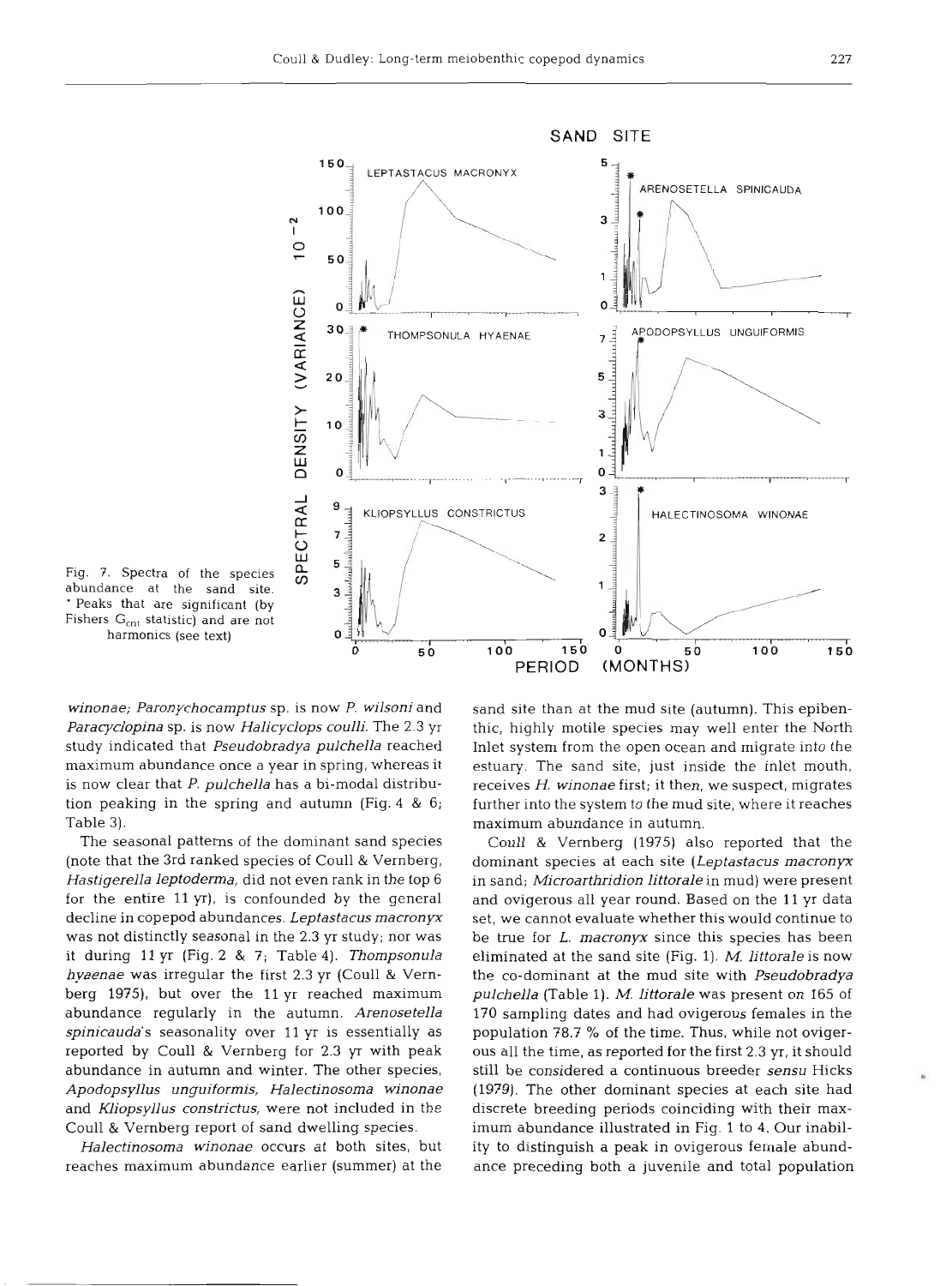abundance maximum for any species is due, we feel, to 2 factors. First, all the eggs of a female or a population do not hatch simultaneously nor is the development rate of individual juveniles from the same clutch synchronous after the eggs are hatched (Coull & Dudley 1976). Thus hatching and development are spread out over some time period (days to weeks?). Secondly, our shortest sampling interval of 2 wk in 1981-83 was not sufficient to distinguish either those species with protracted development or those with 2 or more cohorts within our sampling interval. Accurate determination of sequencing of life history stages would require many replicated short interval samples (daily to weekly). Since most harpacticoids progressively increase their stage duration during development, i.e. a proportionately greater part of the total development is spent in the latter stages (Hicks & Coull 1983), and since cohorts are known to overlap in time (Fleeger 1979), it may well be impossible to accurately assess life history sequencing from even short interval field data. Lab rearings would be necessary.

## **Long-term abundance**

The absence of any long-term period in individual species abundance at the mud site is indicative of the consistent seasonality inherent in this community. That no species has a period longer than 1 yr, and that **2** of the top 6 have 6 mo and 1 yr periods, allows accurate ( $\pm$  1 mo) prediction of when each species will be present. This regular, consistent pattern is not surprising. The relative constancy of the habitat has apparently allowed development of an assemblage well tuned to recurring environmental parameters; thus maintaining definitive seasonal suites of meiobenthic copepods.

At the sand site, there was also no long-term periodicity in any species (once the spurious harmonics from the spectral analysis were removed). This lack of long-term periodicity does not appear to be a function of distinct seasonality since seasonality was not marked at the sand site. Three of the 6 top species significantly declined in abundance over the 11 yr: these 3, all interstitial, species have apparently had their preferred habitat (interstitial space) removed. The lack of long-term cycles is thus confounded at the sand site by a declining number of interstitial species and repeatable cyclicity in the epibenthic forms (Thompsonula hyaenae, Halectinosoma winonae; Fig. 5; Table 4). Regardless of the reasons, we can discern no long-term periodicity in abundance of any of the top 12 species (both sites).

Herman & Heip (1983) reported on long-term trends (spectral analysis) for 3 species from a Belgian bracksh water pond and found that 1 species had a significant periodicity of longer than 1 yr. They correlated the reported 3.5 yr periodicity of *Canuella perplexa* to a 3.5 yr cycle in ammonium concentration (it is not clear

Vernberg (1975) on 2.3 yr of this data set are essentially the same as those recorded over the 11 yr. Two model with adequate sampling frequency and assuming no unusual climatic or perturbation events, appears sufficient t